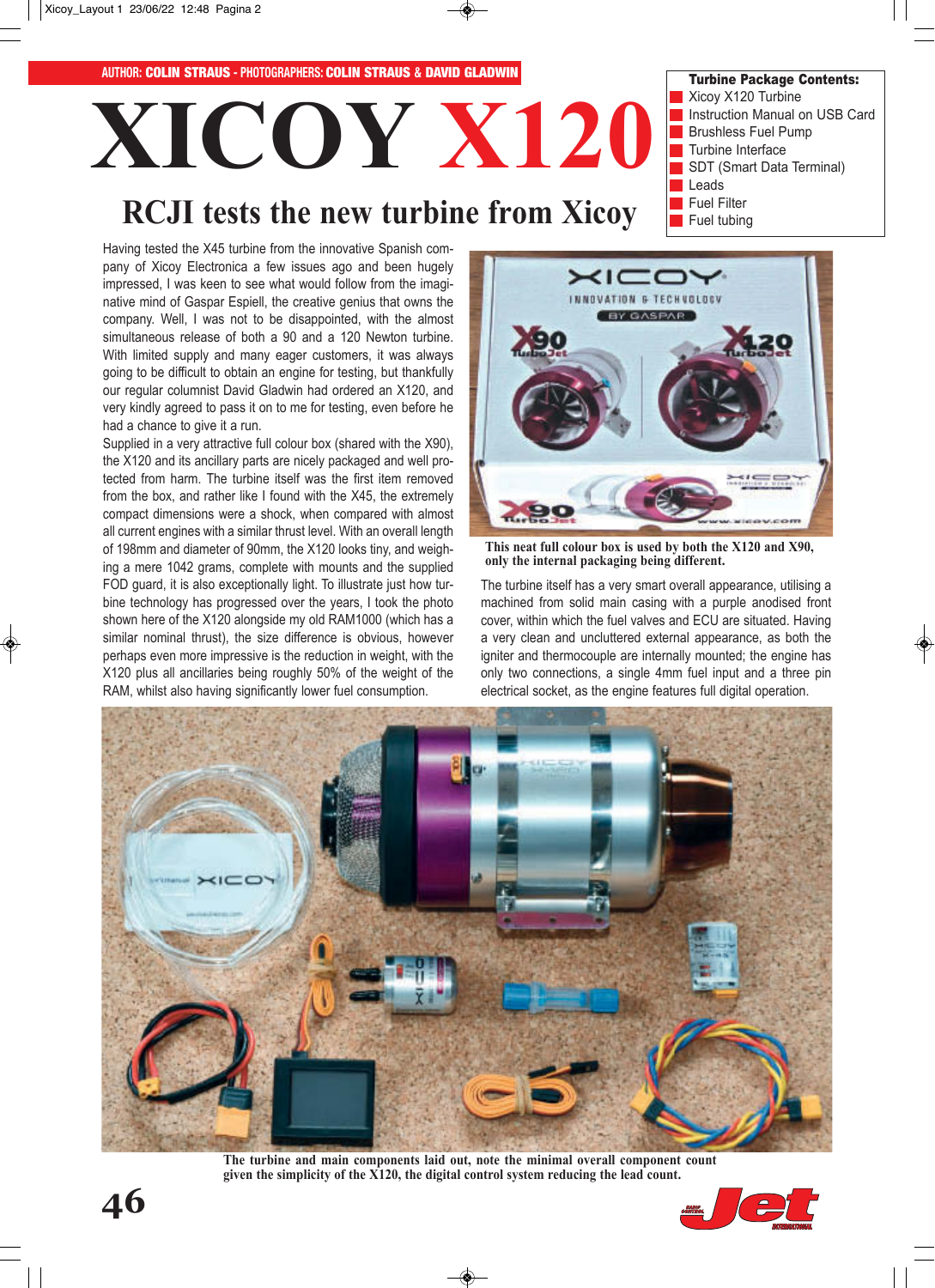**Very clean and uncluttered external appearance of the X120, aided by the use of a single electrical connection.**



The brushless starter motor is mounted in a machined aluminium bullet, also purple anodised, with three mounting legs for accurate and rigid mounting.

Ancillary items include a super neat and extremely small and light brushless fuel pump, smart data terminal, fuel filter, tubing and leads plus a small electronic hub unit which acts as the interface between turbine, battery, fuel pump and telemetry modules/display etc. As is now standard no battery is included, with the instructions recommending a 2 cell 7.4 volt Li-Po, the alternative option being a 3 cell 9.9v Li-Fe pack. A quick start guide is included in the box, which will be enough for experienced turbine operators, with the full instruction manual being supplied on a neat credit card sized USB stick.

As already mentioned, the engine is



exceptionally light, whilst the fuel pump **Close up view showing very nice machining on the compressor and the single fuel connector.**

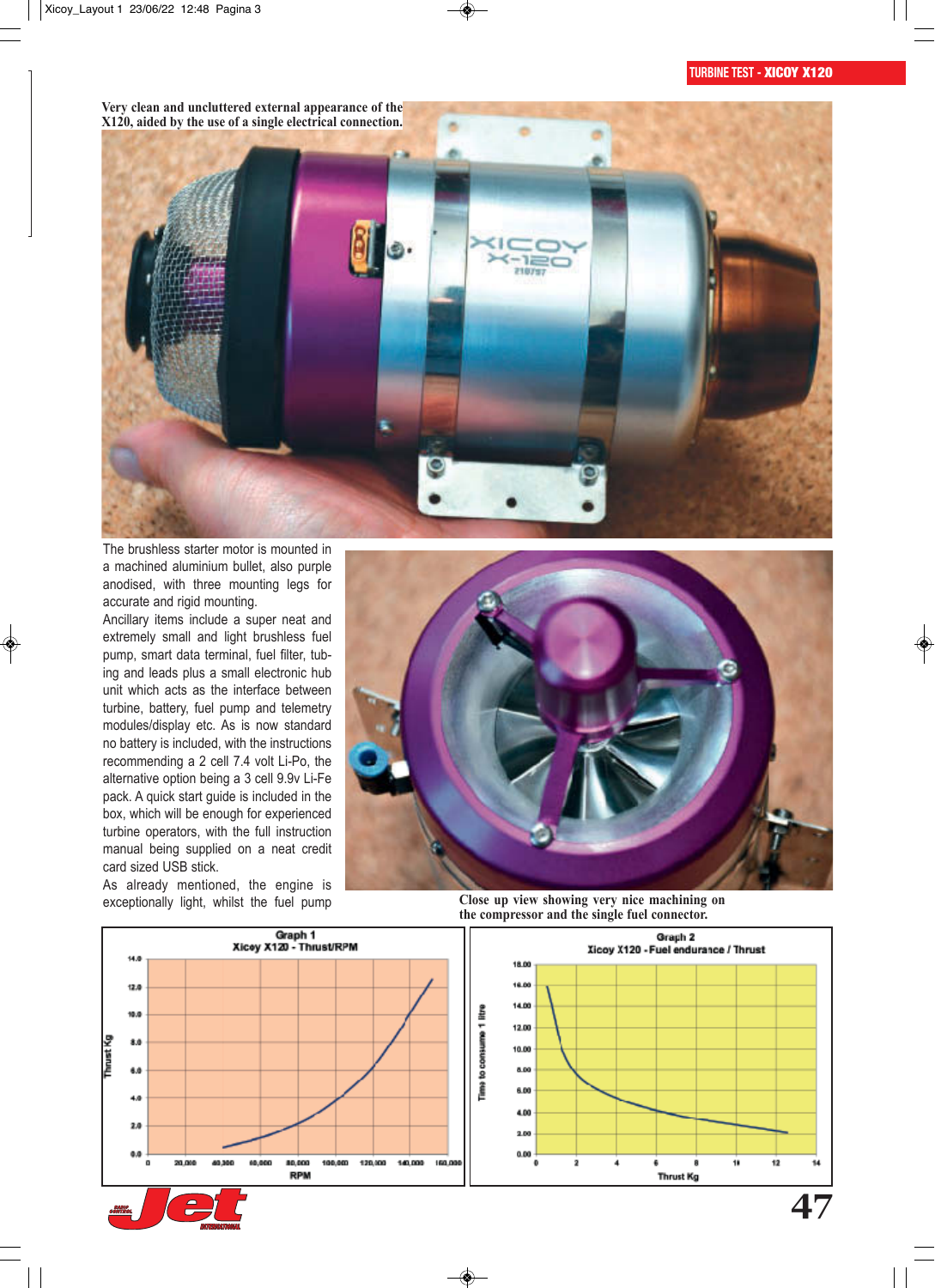# **AUTHOR:** COLIN STRAUS **- PHOTOGRAPHERS:** COLIN STRAUS **&** DAVID GLADWIN



plus leads, hub, filter and tubing adds only another 137 grams; the battery weighing a further 118 grams, making the total onboard weight a remarkably light 1297 grams.

Given the low overall weight, installing the current smart data terminal would be viable in many models, as this weighs a mere 23 grams, whilst having a bright and easy to read colour touch screen which is used both for programming the turbine and for displaying information. Having the data terminal onboard is particularly useful as the unit stores the last 66 minutes of engine run time. Of course the ECU also stores the engine data, in this case the last 51 minutes of run time.

With the model on the ground the terminal can be disconnected from the interface unit, and a 5-10 volt battery connected to it to allow the stored data to be viewed, this can be in real time, or at 10 or 100 times normal speed. Of course it is also possible to view the turbine information via telemetry, either on a phone/tablet via Bluetooth whilst the model is on the ground, or at all times through the transmitter display, with Futaba, JR, Jeti, Multiplex, Hott, Spektrum, Core and FrSky now being catered for. Interestingly the new FlexPower software in the ECU allows the thrust level to be adjusted to any level from a low of 60 Newtons to a maximum of 120 Newtons in seconds, so enabling the use of this lightweight engine in smaller airframes if required, with the knowledge that full power can be restored easily if the engine is transferred to a larger and heavier model at a future date. Also included is the ability to instantly change the settings in the ECU between Kerosene and Diesel.

As was discussed in the X45 test, the X120 features an autorestart function in the software - this being designed to allow the engine to restart automatically in the event that an air bubble in the fuel feed causes a flameout. Although it has long been possible to restart turbines in flight, until recently this has been limited to turbines used in large gliders, due to the need for the engine to cool down to below 100º C before it can be restarted. The cooling procedure of course takes time, and as the engine is then cool it also takes a considerable time to complete the restart, so it used to take anything up to 2 minutes for a restart in the air, not too practical for the vast majority of jet models. The X120 auto-restart system operates in a very different way, the ECU software detecting when the engine has flamed out due to an air bubble/fuel interruption, and in this event it automatically commences an aggressive restart procedure that should in most cases restart the engine within 10-15 seconds, this dramatic difference being due



**View of the turbine wheel showing the neat casting of the blades and the signs of balancing work.**



**The electronic hub interface connects turbine, battery, fuel pump and telemetry modules/display etc.**

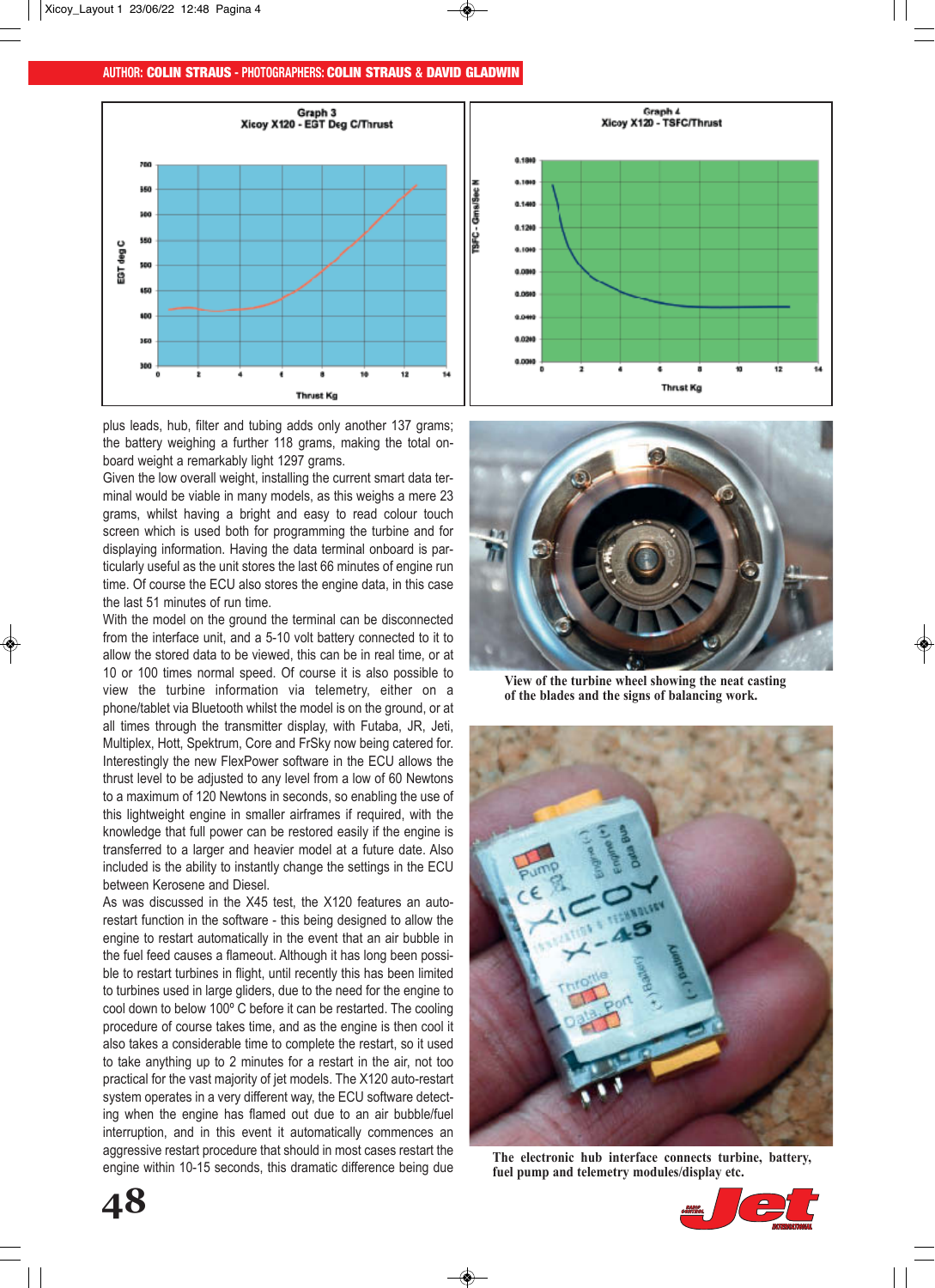# **TURBINE TEST -** XICOY X120

| Throttle   | <b>RPM</b> |     | EGT Degrees C Fuel Consumption mi/min | Litre run time in minutes | <b>Thrust Ibs</b> | <b>Thrust Kg</b> | Thrust N | <b>TSFC</b> |
|------------|------------|-----|---------------------------------------|---------------------------|-------------------|------------------|----------|-------------|
| idle       | 40         |     | 32.9                                  | 15.90                     |                   |                  |          | 1572        |
| 25% stick  | 68         | 418 | 111.9                                 | 8.93                      | a,s               |                  | 15.      | 7.0965      |
| 50% stick  | 94         | 412 | 169.8                                 | 5.89                      |                   | 3.3              | 32.5     | 0.0678      |
| 75% stick  | 122        | 45  | 257.8                                 | 3.88                      | 14.9              | 6.8              | 66.4     | 0.0504      |
| 100% stick | 150        | 658 | 465.3                                 | 2.15                      | 27.               | 12.5             | 123.1    | 0.0491      |



**The very compact and beautifully manufactured brushless fuel pump, which incorporates a neat mounting lug on the rear.**

### to the engine being restarted whilst still hot.

As is detailed in the manual, the use of this auto-restart function should be carefully considered before being activated, as its use could result in a fire in the event that a crash occurs as the engine is restarting. The default setting in the software is to have the auto-restart function switched off, with the recommendations for use focusing on lightly loaded jets, jet gliders and multi engined models, basically any airframe that is likely to be able to fly/glide for at least the 10 seconds required for a restart. The manual also suggests simulating a flameout situation to test if the restart function will in fact be helpful, and this makes a great deal of sense.

### **Test Results** Idle RPM **Idle Thrust** Idle Temperature Maximum RPM Maximum Thrust Maximum Thrust Temperature Fuel Consumption at Max Thrust Fuel Used Lubricant Fuel/Oil Ratio

#### Weights

Turbine (inc Mount) Ancillaries (inc Battery)

# Sizes

Length Diameter 40,000 5.2 Newtons (0.5Kg/ 1.2Lb) 414 degrees Centigrade 150,000 123.1 Newtons (12.5Kg/27.7 Lb) 658 degrees Centigrade 465ml/min Kemsene Power Model Jet Oil 5% (20:1)

1042 grams (2.29 Lb) 255 grams (0. 55Lb)

198mm (7.8") 90.2mm (3.55")